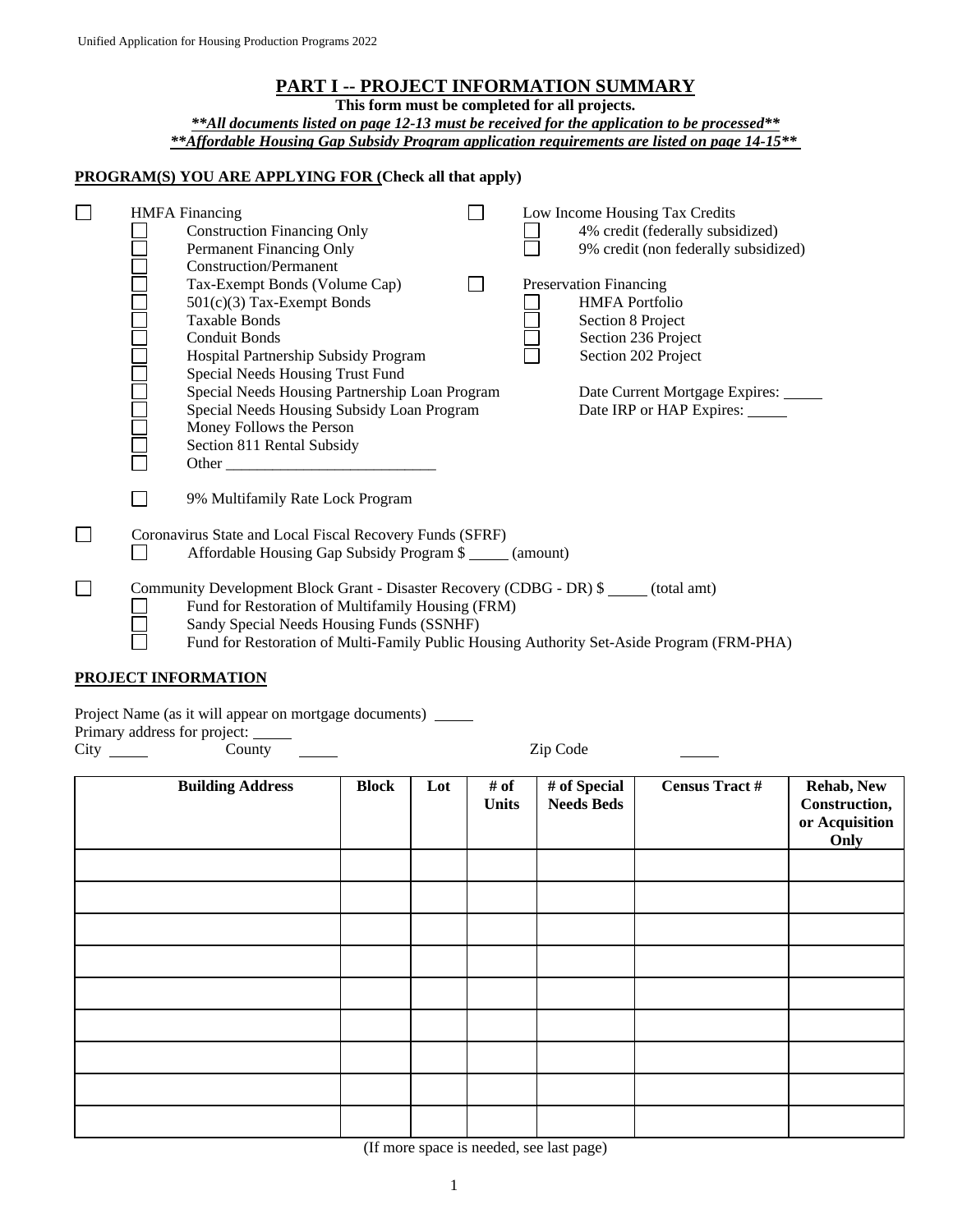Number of Currently Occupied DU's: \_\_\_\_\_\_\_\_\_\_\_\_\_\_ Total Number of Units: \_\_\_\_\_\_\_\_\_\_\_\_\_\_\_\_\_

Is the project a current Low Income Housing Tax Credit project? If so, please provide the LITC #

*\*Please note that Building Identification Numbers (BINs) cannot change. Once BINs are issued by NJHMFA and reported to the IRS, they will remain the same even in the case of re-syndication.* 

#### **CONSTRUCTION TYPE**

Rehabilitation/Vacant Conversion Rehabilitation/Occupied Historic Historic □ Moderate Rehabilitation New Construction  $\Box$  Substantial Rehabilitation  $\Box$  Modular **PROJECT CLASSIFICATION:** (Please check all that apply)

| Family                       | <b>Energy Star Homes</b>            |
|------------------------------|-------------------------------------|
| Senior Citizens*             | <b>Energy Benchmarking</b>          |
| Nonprofit Sponsored          | Green Tax Credit Point              |
| Scattered Site Single Family | <b>Enterprise Green Communities</b> |
| $\Box$ Scattered Site Duplex | National Green Building Standard    |
| $\Box$ Supportive Housing    | Living Building Challenge           |
| Market Rate Units            | Climate Choice Homes Program/       |
| Ready to Grow area           | Energy Star Tier 3                  |

Planning Area \_\_\_\_\_\_\_\_\_\_\_\_\_\_\_\_\_\_\_\_\_ Passive House

#### **\*NOTE: Units financed by Special Needs Program Funds may not be age-restricted to individuals age 55 and older. LEGISLATIVE DISTRICTS**

Congressional State Senate/Assembly

 $\overline{\Box}$  LEED Certification

#### **BUILDING TYPE**

|                                  | # of Buildings | # of Stories | # of Residential<br><b>Stories</b> | # of Units | <b>Elevator (Yes or No)</b> |
|----------------------------------|----------------|--------------|------------------------------------|------------|-----------------------------|
| Lo-Rise $(1-4$ stories)          |                |              |                                    |            |                             |
| Mid/High-Rise $(5+)$<br>stories) |                |              |                                    |            |                             |
| Garden Apartments                |                |              |                                    |            |                             |
| Rowhouse/Townhouse               |                |              |                                    |            |                             |
| Semi-detached                    |                |              |                                    |            |                             |
| <b>Single Family</b>             |                |              |                                    |            |                             |
| <b>TOTALS</b>                    |                |              |                                    |            |                             |

#### **PROJECT DEVELOPMENT SCHEDULE** Month/Year

Preliminary Site Plan Approval Final Site Plan Approval Local, County and/or State Planning and Variance Approvals Local, County and/or State Environmental Approvals Closing and Transfer of Property Construction Start Construction Completion Lease-Up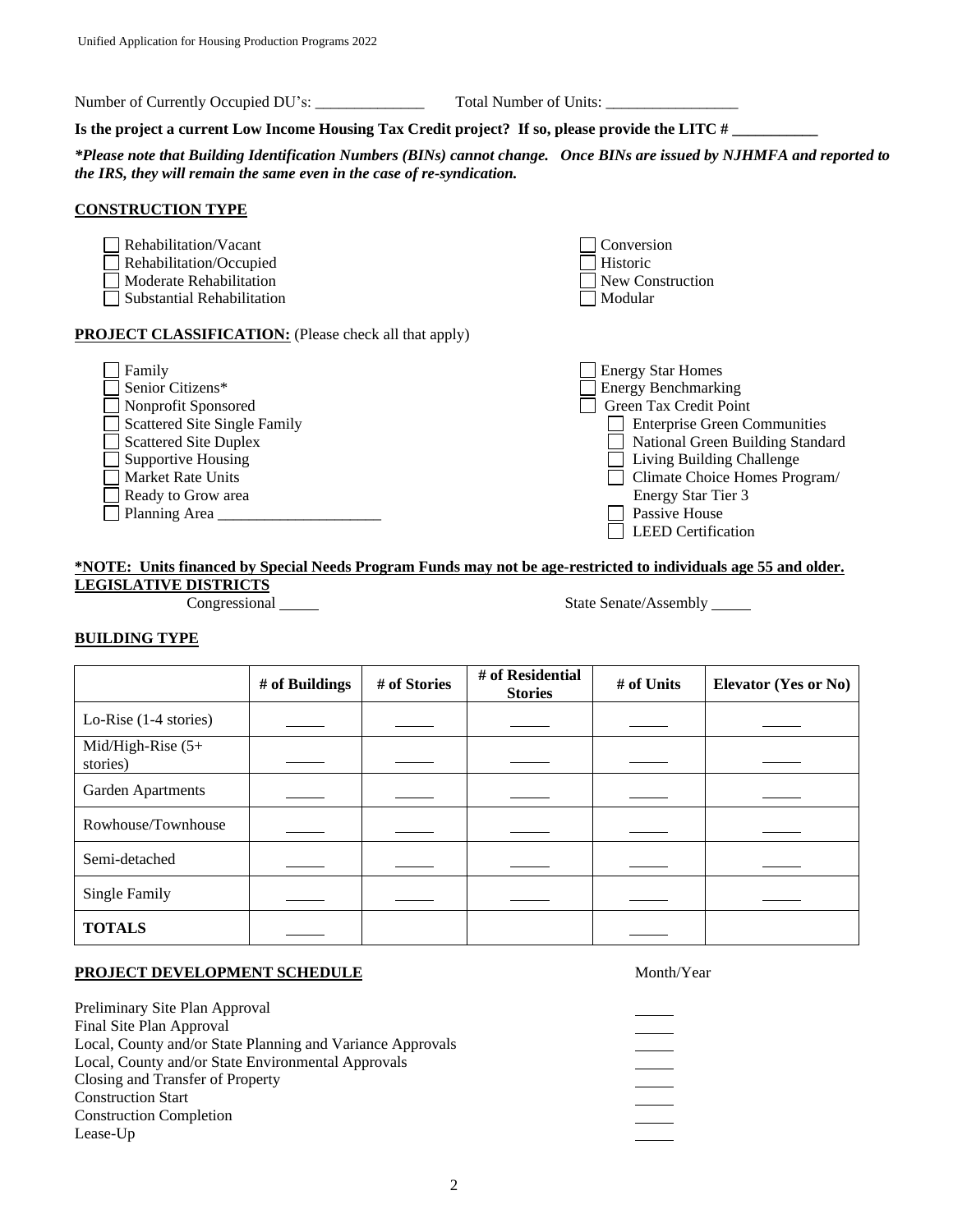| Expenditure of 10% of Reasonably Expected Basis (if applicable) |  |
|-----------------------------------------------------------------|--|
| Anticipated Placed in Service Date                              |  |
| Anticipated Completion of Rent-Up                               |  |
| Anticipated Start of Compliance Period                          |  |
|                                                                 |  |
|                                                                 |  |

#### **PROJECT DESCRIPTION**

Site Acreage acres acres acres acres acres acres acres acres acres acres acres acres acres acres acres acres acres acres acres acres acres acres acres acres acres acres acres acres acres acres acres acres acres acres acres Number of buildings Number of buildings containing low-income units Number of buildings containing special needs units

#### **UNIT DISTRIBUTION** (**Do not include non-revenue units**)

| Type of Unit (1BR,<br>2BR, etc.) | # of Affordable<br><b>Units</b><br>(up to $60\%$ ) | # of Moderate-<br><b>Income Units</b><br>$(>60\% \text{ to } 80\%)$ | # of Market<br><b>Rate Units</b> | # of Special<br><b>Needs Units</b><br>(included in $#$<br>of Affordable<br>Units) | <b>TOTAL</b> |
|----------------------------------|----------------------------------------------------|---------------------------------------------------------------------|----------------------------------|-----------------------------------------------------------------------------------|--------------|
|                                  |                                                    |                                                                     |                                  |                                                                                   |              |
|                                  |                                                    |                                                                     |                                  |                                                                                   |              |
|                                  |                                                    |                                                                     |                                  |                                                                                   |              |
|                                  |                                                    |                                                                     |                                  |                                                                                   |              |
|                                  |                                                    |                                                                     |                                  |                                                                                   |              |
| <b>TOTAL</b>                     |                                                    |                                                                     |                                  |                                                                                   |              |

NON-REVENUE UNITS: Indicate number of units, BR count and intended use (i.e. super's unit).

#### NUMBER OF LIHTC UNITS

Is a superintendent's unit included in the LIHTC units? Yes\_\_\_ No\_\_\_ If not, will the superintendent's unit be income restricted? Yes No

#### NUMBER OF COUNCIL ON AFFORDABLE HOUSING UNITS

#### **SQUARE FOOTAGE**

Gross Square Footage s.f. Section 3.f. Section 3.f. Section 3.f. Section 3.f. Section 3.f. Section 3.f. Section 3.f. Section 3.f. Section 3.f. Section 3.f. Section 3.f. Section 3.f. Section 3.f. Section 3.f. Section 3.f. S Total residential square footage s.f. Total low-income residential square footage states and square s.f.

#### **SITE SECURITY:**

 $\Box$ 

| How will site security be addressed in the building $(s)$ ? Check off Type $(s)$ : |                                  |
|------------------------------------------------------------------------------------|----------------------------------|
| Cameras                                                                            | <b>Monitors</b>                  |
| On Site Security                                                                   | $\blacksquare$<br>Armed Security |
| Card Entry                                                                         | Other:                           |

**SENIOR PROJECT** (If applicable, must only check one)

Please indicate below which category of exempt "housing for older persons" (as defined by the Fair Housing Act) the project will meet:

 At least 80 percent of the occupied units in the building will be occupied by at least one person 55 years or older and the property will be clearly intended for older persons as evidenced by policies and procedures that demonstrate the intent that the property be housing for older persons (55+).

NOTE: This option should be selected for senior projects that will be setting aside units for special needs and seeking financing from the Special Needs Housing Trust Fund, as units financed by the Special Needs Housing Trust Fund may not be age-restricted to individuals age 55 and older.

ALL the residents of the project will be 62 or older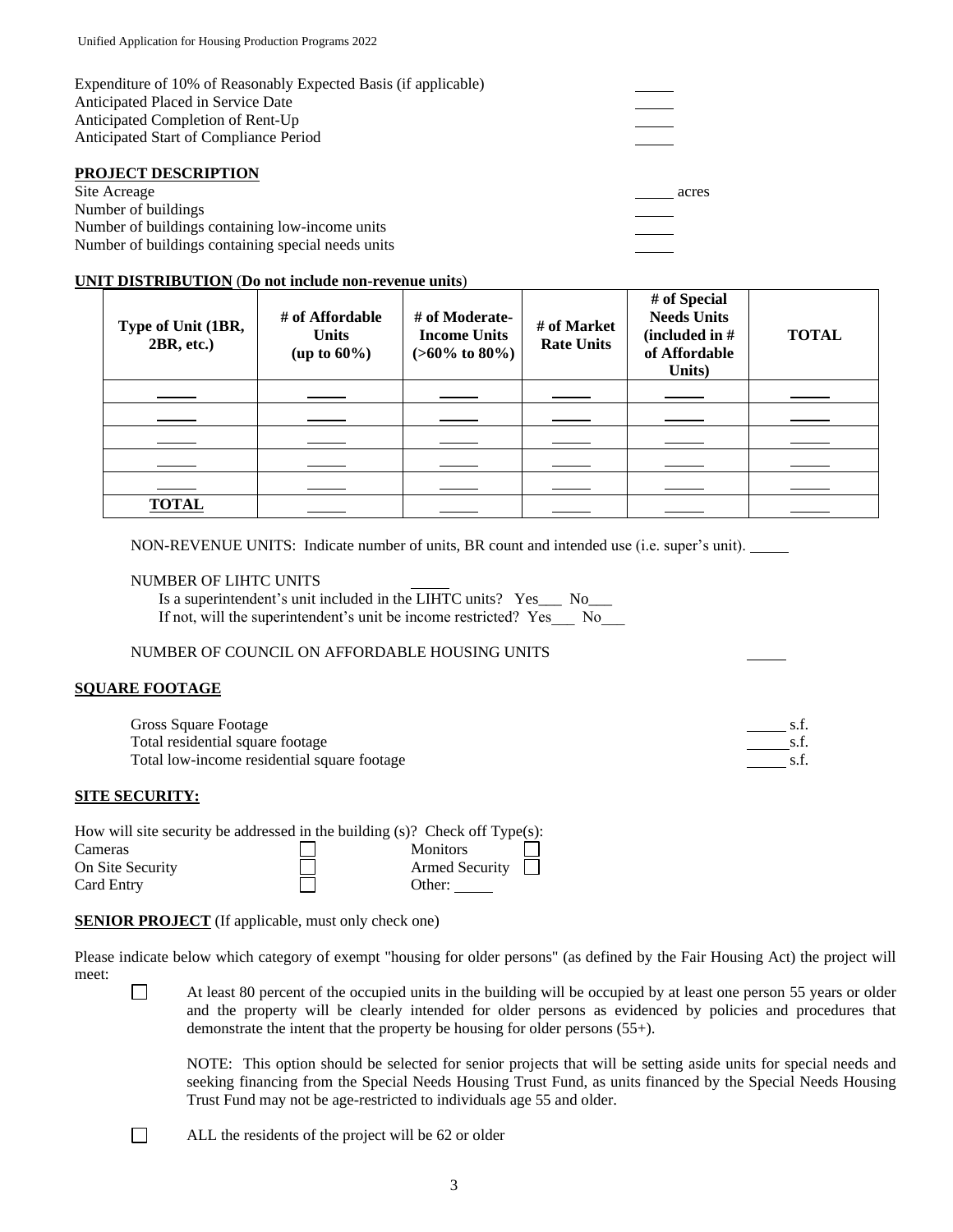#### Unified Application for Housing Production Programs 2022



The Secretary of HUD has designated the project as housing for older persons (attach *documentation)*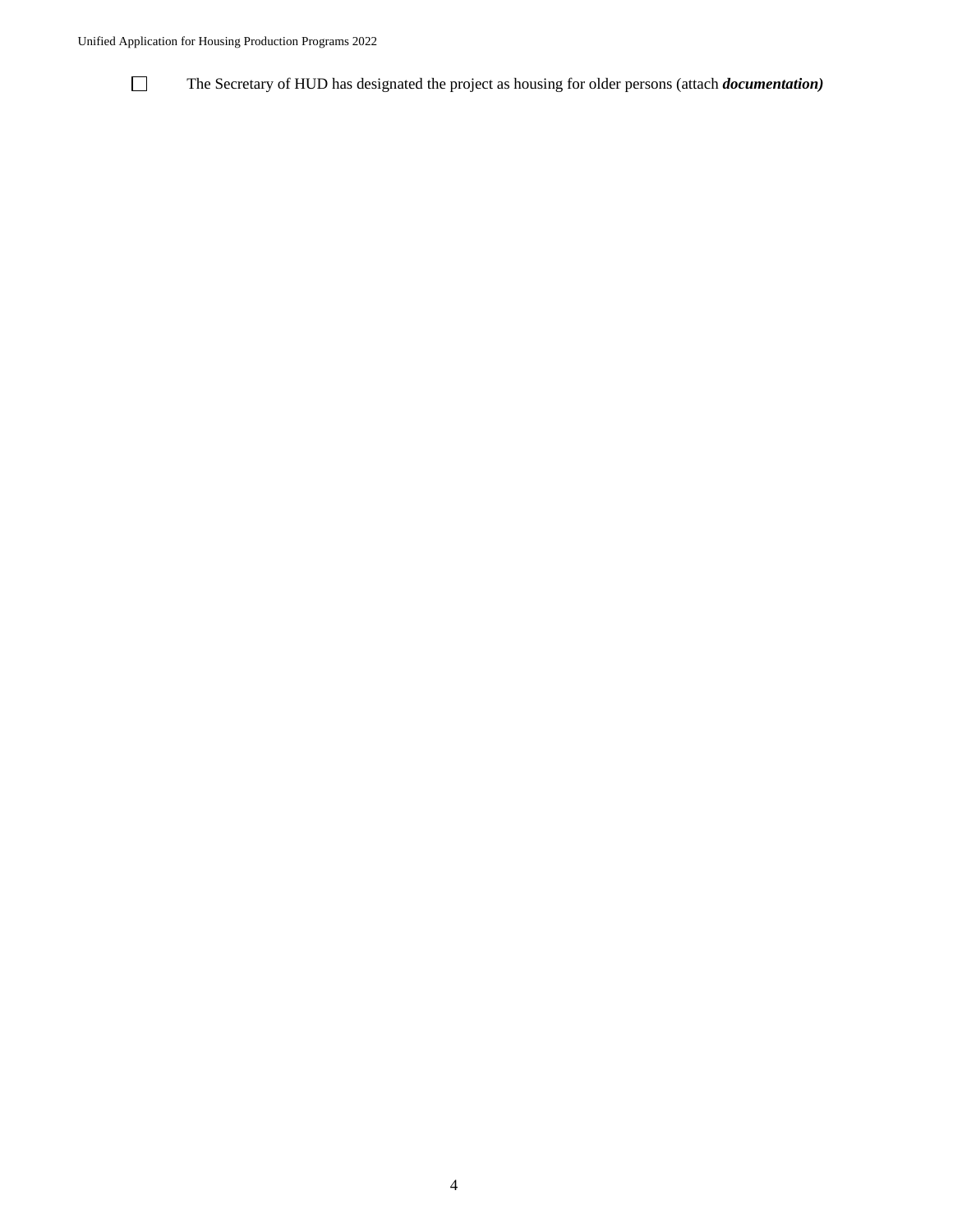#### **APPLICANT INFORMATION**

| Developer/<br>Applicant          |           |              |           |
|----------------------------------|-----------|--------------|-----------|
|                                  | Address   |              |           |
|                                  | City      | <b>State</b> | Zip Code  |
|                                  | Telephone | Fax          |           |
| Principals                       |           |              |           |
|                                  |           |              |           |
|                                  |           |              |           |
|                                  |           |              |           |
| <b>Contact Person/Consultant</b> |           |              |           |
|                                  | Title     |              |           |
|                                  | Company   |              |           |
|                                  | Address   |              |           |
|                                  | City      | <b>State</b> | Zip Code_ |
|                                  | Telephone | Fax          |           |
|                                  | E-mail    |              |           |

# *\*The contact person named will be the only person with whom NJHMFA corresponds. Any changes in the contact person must be in writing.*

| Applicant is current owner and will retain ownership.<br>Other: Applicant is | Applicant is the project developer and will be part of the final ownership entity.<br>Applicant is the project developer and will not be part of the final ownership entity.             |  |
|------------------------------------------------------------------------------|------------------------------------------------------------------------------------------------------------------------------------------------------------------------------------------|--|
| NO.                                                                          | Will property be sold or transferred by the applicant prior to project being placed in service?<br>YES (If yes, provide name of the purchasing entity and experience of its principals.) |  |
| NO.                                                                          | Will property be sold or transferred by the applicant within 2 years of being placed in service?<br>YES (When? Provide name of purchasing entity and experience of its principals.)      |  |
| Name of Final Ownership Entity<br><b>Currently Exists</b><br>To be Formed    | Tax ID#<br><b>Expected Date:</b>                                                                                                                                                         |  |
| Final Ownership Entity is/will be:<br><b>Limited Partnership</b>             | LLP or LLC                                                                                                                                                                               |  |

# **\****Attach a diagram depicting the organizational structure of the final ownership entity (see Tax Credit application appendix).*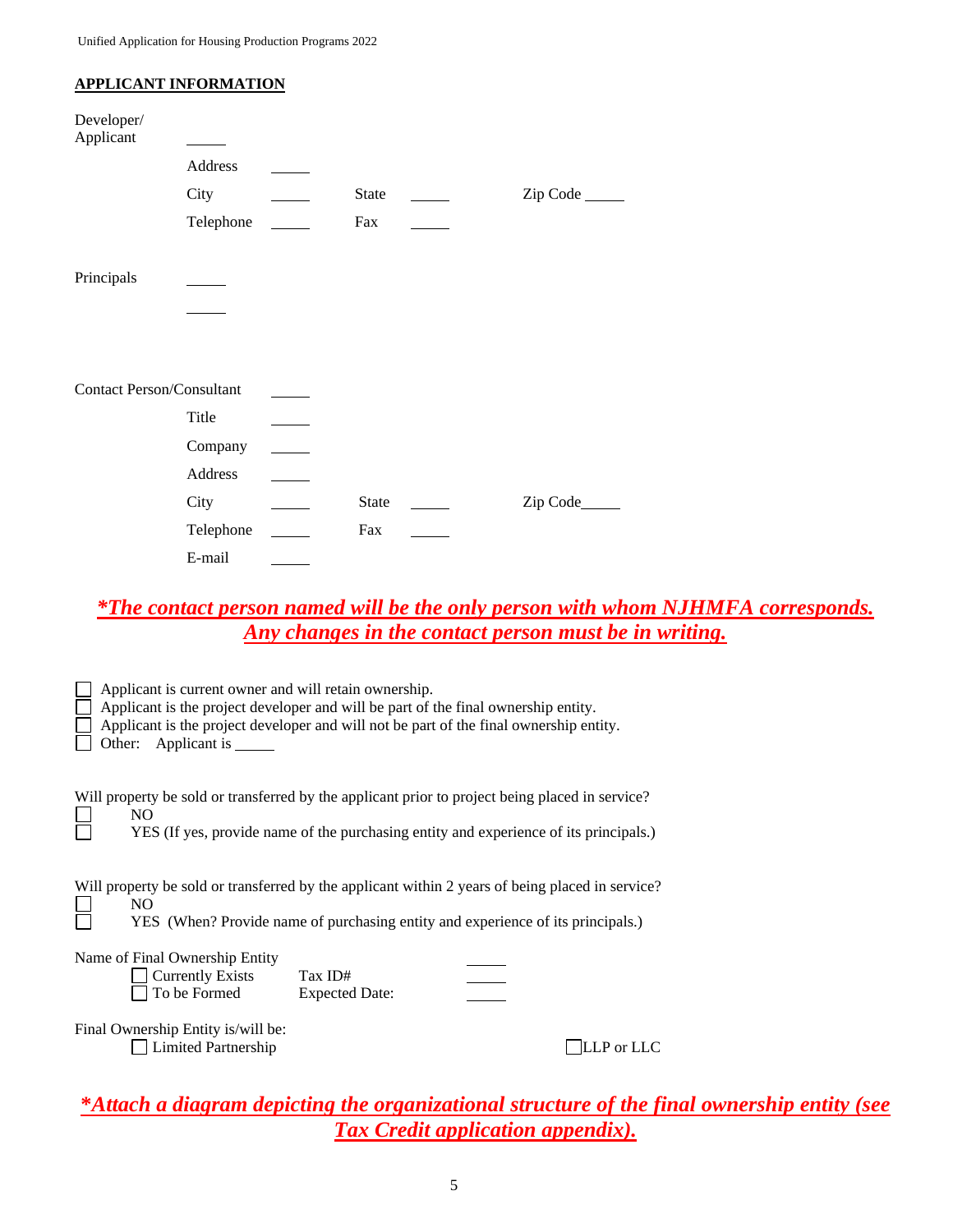### **LIST OF AUTHORIZED SIGNATORIES**

The persons listed below are the only people authorized to sign official documents submitted to HMFA. Any change to this list must be in writing.

| PRINT NAME | PRINT TITLE/AFFILIATION | <b>SIGNATURE</b> |
|------------|-------------------------|------------------|
|            |                         |                  |
|            |                         |                  |
|            |                         |                  |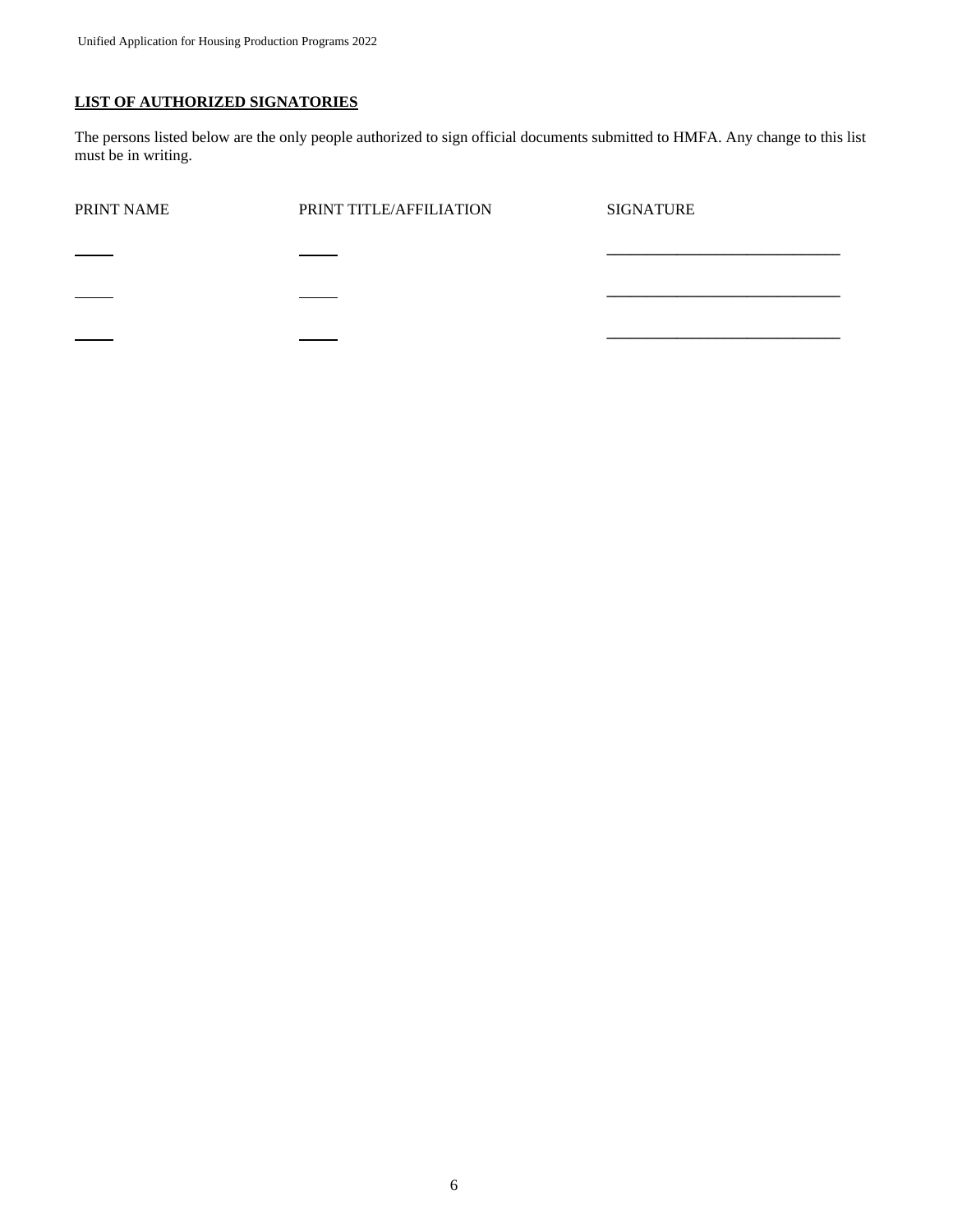### **DEVELOPMENT TEAM RESUMES**

Insert a brief resume for the sponsor(s), developer(s), general partner(s), voting member(s), and limited partner, and complete the list of Development Team Members below. **Please include full address (street, city, state, zip)**.

|                            | <b>Name</b>              | Tax ID# | Phone# | Fax# |
|----------------------------|--------------------------|---------|--------|------|
| Sponsor/Borrowing Entity   |                          |         |        |      |
| Address:                   |                          |         |        |      |
| City:                      |                          |         |        |      |
| State:                     | $\overline{\phantom{a}}$ |         |        |      |
| Zip:                       |                          |         |        |      |
| Email:                     |                          |         |        |      |
|                            |                          |         |        |      |
|                            |                          |         |        |      |
| Developer                  |                          |         |        |      |
| Address:                   |                          |         |        |      |
| City:                      |                          |         |        |      |
| State:                     | $\overline{\phantom{a}}$ |         |        |      |
| Zip:                       |                          |         |        |      |
| Email:                     | $\frac{1}{2}$            |         |        |      |
|                            |                          |         |        |      |
| Guarantor                  |                          |         |        |      |
| Address:                   |                          |         |        |      |
| City:                      |                          |         |        |      |
| State:                     |                          |         |        |      |
| Zip:                       | $\frac{1}{1}$            |         |        |      |
| Email:                     |                          |         |        |      |
| General Contractor         |                          |         |        |      |
| Address:                   |                          |         |        |      |
| City:                      |                          |         |        |      |
| State:                     | $\overline{\phantom{a}}$ |         |        |      |
| Zip:                       | $\overline{\phantom{a}}$ |         |        |      |
| Email:                     |                          |         |        |      |
|                            |                          |         |        |      |
| <b>General Partner</b>     |                          |         |        |      |
| <b>Address:</b>            |                          |         |        |      |
| City:                      |                          |         |        |      |
| State:                     |                          |         |        |      |
| Zip:                       |                          |         |        |      |
| Email:                     |                          |         |        |      |
| Voting Member (LLCs)       |                          |         |        |      |
| Address:                   |                          |         |        |      |
| City:                      |                          |         |        |      |
| State:                     |                          |         |        |      |
| Zip:                       |                          |         |        |      |
| Email:                     |                          |         |        |      |
| <b>Construction Lender</b> |                          |         |        |      |
| Address:                   |                          |         |        |      |
| City:                      |                          |         |        |      |
| State:                     | $\mathcal{L}$            |         |        |      |
| Zip:                       |                          |         |        |      |
| Email:                     |                          |         |        |      |
|                            |                          |         |        |      |
|                            |                          |         |        |      |
|                            |                          |         |        |      |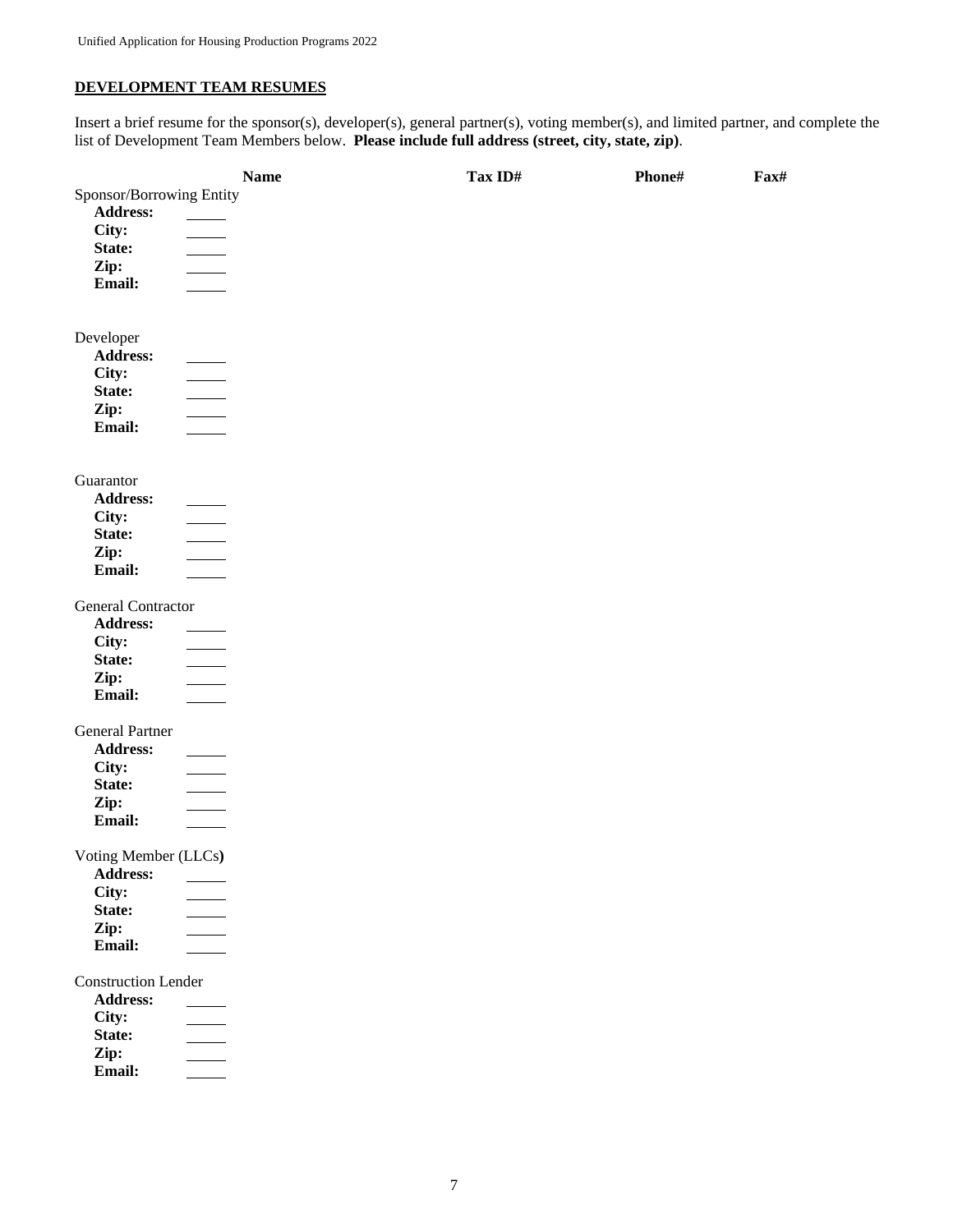|                                 | <b>Name</b>              | Tax ID# | Phone# | Fax# |
|---------------------------------|--------------------------|---------|--------|------|
| <b>Limited Partner</b>          |                          |         |        |      |
| Address:                        |                          |         |        |      |
| City:                           |                          |         |        |      |
| State:                          |                          |         |        |      |
| Zip:                            |                          |         |        |      |
| Email:                          |                          |         |        |      |
|                                 |                          |         |        |      |
| Management Company              |                          |         |        |      |
| <b>Address:</b>                 |                          |         |        |      |
| City:                           |                          |         |        |      |
| State:                          |                          |         |        |      |
| Zip:                            |                          |         |        |      |
| Email:                          |                          |         |        |      |
|                                 |                          |         |        |      |
| Architect                       |                          |         |        |      |
| <b>Address:</b>                 |                          |         |        |      |
| City:                           |                          |         |        |      |
| State:                          | $\overline{\phantom{a}}$ |         |        |      |
| Zip:                            | $\mathcal{L}$            |         |        |      |
| Email:                          |                          |         |        |      |
|                                 |                          |         |        |      |
| Attorney                        |                          |         |        |      |
| Address:                        |                          |         |        |      |
| City:                           |                          |         |        |      |
| State:                          | $\overline{\phantom{a}}$ |         |        |      |
| Zip:                            |                          |         |        |      |
| Email:                          |                          |         |        |      |
|                                 |                          |         |        |      |
| Accountant                      |                          |         |        |      |
| <b>Address:</b>                 |                          |         |        |      |
| City:                           |                          |         |        |      |
| State:                          |                          |         |        |      |
| Zip:                            |                          |         |        |      |
| Email:                          |                          |         |        |      |
|                                 |                          |         |        |      |
| Market Analyst                  |                          |         |        |      |
| Address:                        |                          |         |        |      |
| City:                           |                          |         |        |      |
| State:                          |                          |         |        |      |
| Zip:                            |                          |         |        |      |
| Email:                          |                          |         |        |      |
| <b>Professional Planner</b>     |                          |         |        |      |
| Address:                        |                          |         |        |      |
| City:                           |                          |         |        |      |
| State:                          |                          |         |        |      |
| Zip:                            |                          |         |        |      |
| Email:                          |                          |         |        |      |
|                                 |                          |         |        |      |
| <b>Environmental Consultant</b> |                          |         |        |      |
| <b>Address:</b>                 |                          |         |        |      |
| City:                           |                          |         |        |      |
| State:                          |                          |         |        |      |
| Zip:                            |                          |         |        |      |
| Email:                          |                          |         |        |      |
|                                 |                          |         |        |      |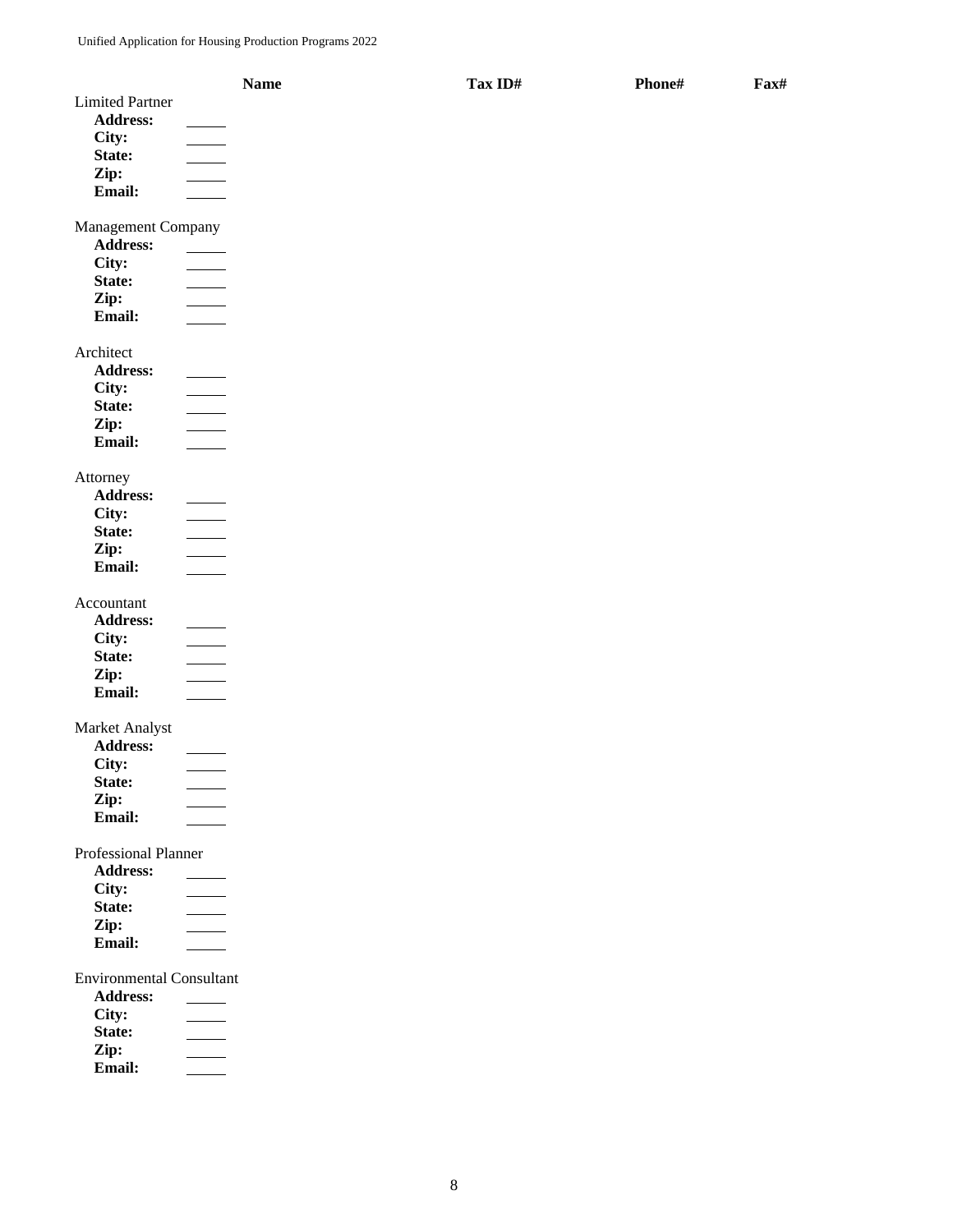|                                    | <b>Name</b> | Tax ID# | Phone# | Fax# |
|------------------------------------|-------------|---------|--------|------|
| <b>Historical Consultant</b>       |             |         |        |      |
| <b>Address:</b>                    |             |         |        |      |
| City:                              |             |         |        |      |
| State:                             |             |         |        |      |
| Zip:                               |             |         |        |      |
| Email:                             |             |         |        |      |
|                                    |             |         |        |      |
| Solar Installer                    |             |         |        |      |
| Address:                           |             |         |        |      |
| City:                              |             |         |        |      |
| State:                             |             |         |        |      |
| Zip:                               |             |         |        |      |
| Email:                             |             |         |        |      |
|                                    |             |         |        |      |
| <b>LEED</b> Professional           |             |         |        |      |
| <b>Address:</b>                    |             |         |        |      |
| City:                              |             |         |        |      |
| State:                             |             |         |        |      |
| Zip:                               |             |         |        |      |
| Email:                             |             |         |        |      |
| Project Development                |             |         |        |      |
| Consultant                         |             |         |        |      |
| Address:                           |             |         |        |      |
| City:<br>$\overline{\phantom{a}}$  |             |         |        |      |
| State:<br>$\overline{\phantom{a}}$ |             |         |        |      |
| Zip:                               |             |         |        |      |
| Email:                             |             |         |        |      |
|                                    |             |         |        |      |
| Syndicator                         |             |         |        |      |
| Address:                           |             |         |        |      |
| City:                              |             |         |        |      |
| State:                             |             |         |        |      |
| Zip:<br>Email:                     |             |         |        |      |
|                                    |             |         |        |      |
| Social Service Provider            |             |         |        |      |
| Address:                           |             |         |        |      |
| City:                              |             |         |        |      |
| State:                             |             |         |        |      |
| Zip:                               |             |         |        |      |
| Email:                             |             |         |        |      |
|                                    |             |         |        |      |
| Municipal Contact                  |             |         |        |      |
| Address:                           |             |         |        |      |
| City:                              |             |         |        |      |
| State:                             |             |         |        |      |
| Zip:                               |             |         |        |      |
| Email:                             |             |         |        |      |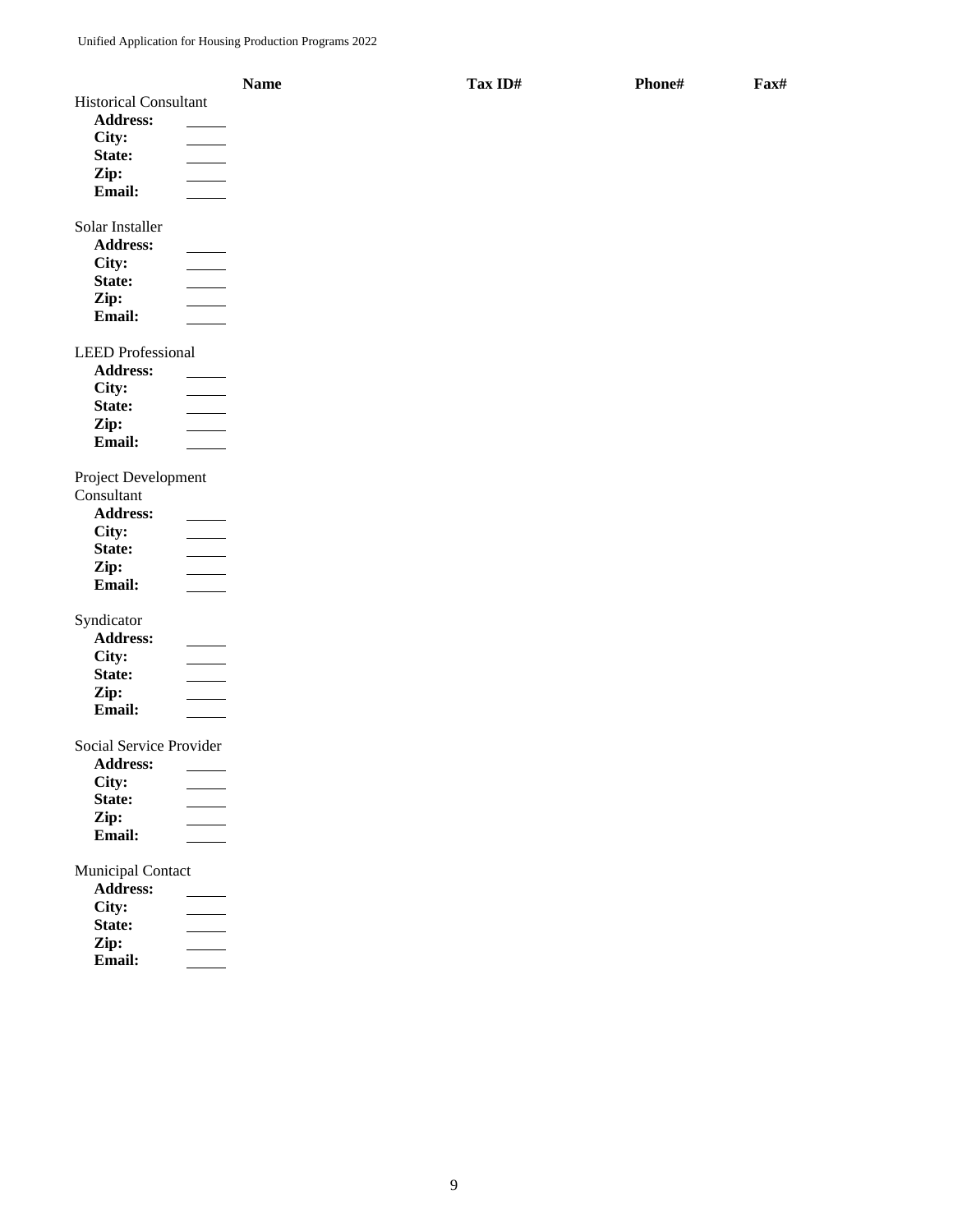#### **\*\*\* FOR PROJECTS REQUESTING HMFA FINANCING AND/OR SUBSIDY \*\*\*** [NOTE: DO NOT COMPLETE IF APPLYING FOR TAX CREDITS ONLY]

#### **INCOME RESTRICTIONS (for purposes of qualifying for Tax-Exempt Bond Financing under** *26 U.S.C. §142(a)(7)***)**

This test will impact the return on equity calculation pursuant to *N.J.A.C. 5:80-3*



- 60% of County Median Income Adjusted for Family Size
- 50% of County Median Income Adjusted for Family Size
- $\Box$

Average Income under 60% (or Income Averaging) \***Projects seeking 9% tax credits may not elect this set-aside at application\*** 

#### **ADDITIONAL SITE INFORMATION**

**Commercial Space**: Provide details as to how the space will be used, whether it will be rented to a third party, the terms and conditions of that lease and the square footage.

**Community and Social Service Space**: Provide details as to how the space will be used, whether it will be rented to a third party, the terms and conditions of that lease and the square footage.

**Ancillary Buildings**: Examples of ancillary buildings include garages, and community buildings. Provide details as to how the space will be used and the square footage.

**On-Site Office**: Identify where the on-site management office will be located and the functions to be performed in that office.

| <b>Current Zoning:</b><br>Is site zoned properly for proposed usage?                                                                         | Yes        | $\rm{No}$                 |
|----------------------------------------------------------------------------------------------------------------------------------------------|------------|---------------------------|
| <b>Parking:</b><br>Is there sufficient parking available on-site in accordance with code?<br>If not, what other arrangements are being made? | Yes l      | No l                      |
| <b>Site Control:</b>                                                                                                                         |            |                           |
| <b>Form of Ownership</b><br>Fee Simple<br>Leasehold                                                                                          |            |                           |
| If ownership is fee simple, does the applicant currently own the site?<br>or optioned?                                                       | Yes<br>Yes | No.<br>$\overline{N_{O}}$ |
| List Current Owner of Site:<br>Other:(specific)                                                                                              |            |                           |

# **\*Attach a diagram depicting the organizational structure of the final ownership entity (see Tax Credit application appendix).**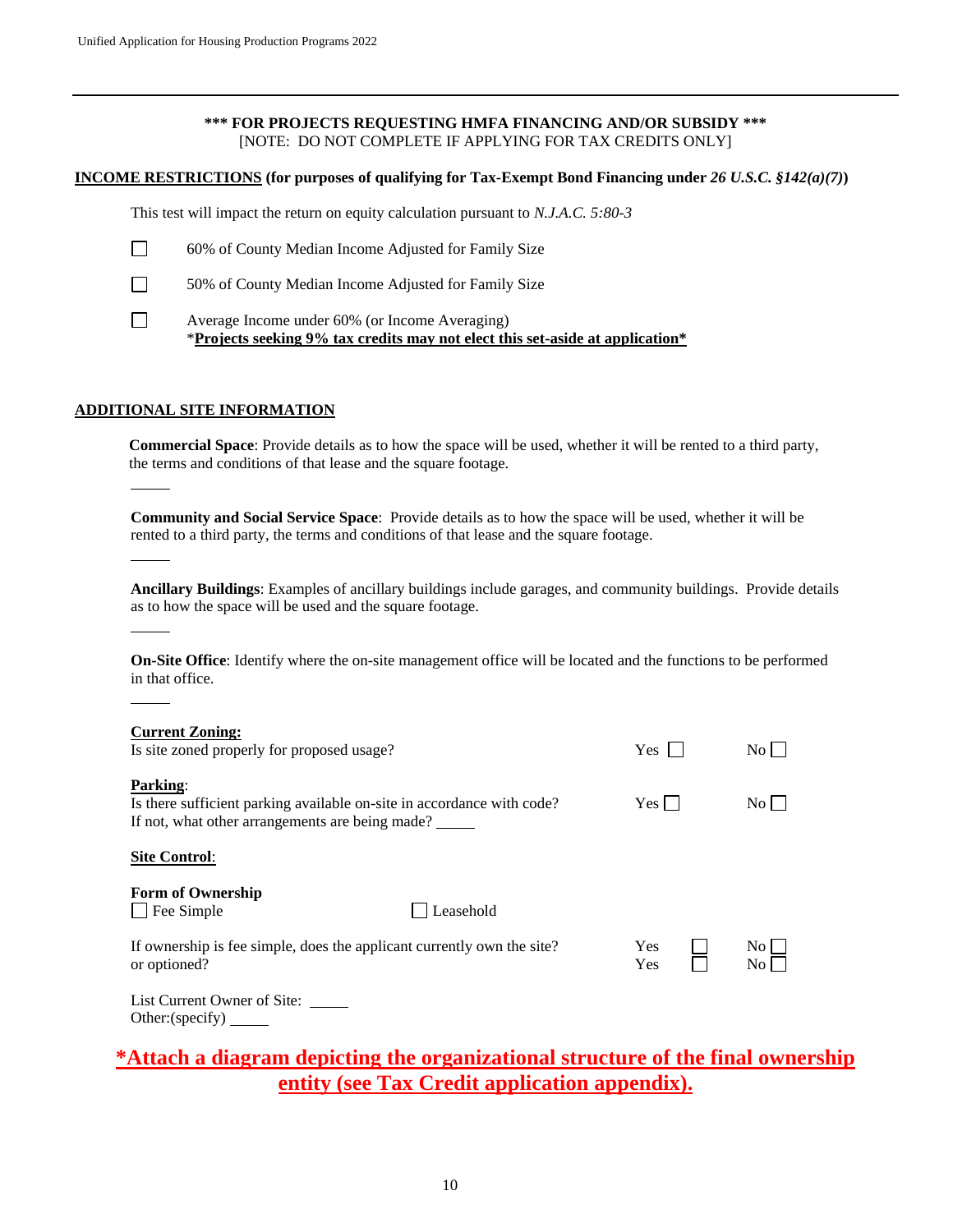# **\*Attach copies of deed, option agreement, or contract to purchase. If site control is to be in the form of leasehold, attach copy of lease and list all financial encumbrances on the site.**

Are there any easements or other restrictions on the site? (Specify) \_\_\_\_\_\_\_\_\_\_\_\_

If the municipality owns site, are there any non-monetary conditions for conveyance such as a reverter provision?

#### **Purchase Price**:

Of property already acquired Of property to be acquired

| TOTAL \$ |  |
|----------|--|

#### **Present tax rate of municipality**:

(Per \$100) \$ Equalization Rate

#### **Tax Abatement:**

Has the municipality designated any Areas in Need of Redevelopment? Yes  $\Box$  No  $\Box$ Has tax abatement been granted? Yes  $\Box$  No  $\Box$ If yes, indicate the statute under which said abatement was granted as well as the terms and conditions. (i.e. Agency Statute, Long Term or other)

#### **Property Tax Exemption (if applicable)**:

Please specify the term and status of the property tax exemption. Please include documentation in your application submission.

#### **If new construction, indicate the availability of utilities:**

|                              |       |                    | Distance from Site? |
|------------------------------|-------|--------------------|---------------------|
| Water                        | Yes   | $\overline{N_{O}}$ |                     |
| <b>Storm Sewer</b>           | Yes   | $\overline{N_{O}}$ |                     |
| <b>Sanitary Sewer</b>        | Yes   | $\overline{N_{O}}$ |                     |
| Gas                          | Yes   | No.                |                     |
| Electric                     | Yes   | $\overline{N_{O}}$ |                     |
| <b>Rubbish Removal</b>       | Yes l | $\overline{N_{0}}$ |                     |
| Is sewer capacity available? | Yes   | No.                |                     |

Is sewer capacity subject to review by the New Jersey Department of Environmental Protection? Yes No

Has a Phase I Environmental Assessment been performed? Yes  $\Box$  No  $\Box$ If yes, provide a copy with the application.

#### **Resolution of Need:**

Has the municipality determined that the project will meet or meets an existing housing need?  $Yes \Box$  No  $\Box$ 

If yes, attach the Resolution of Need.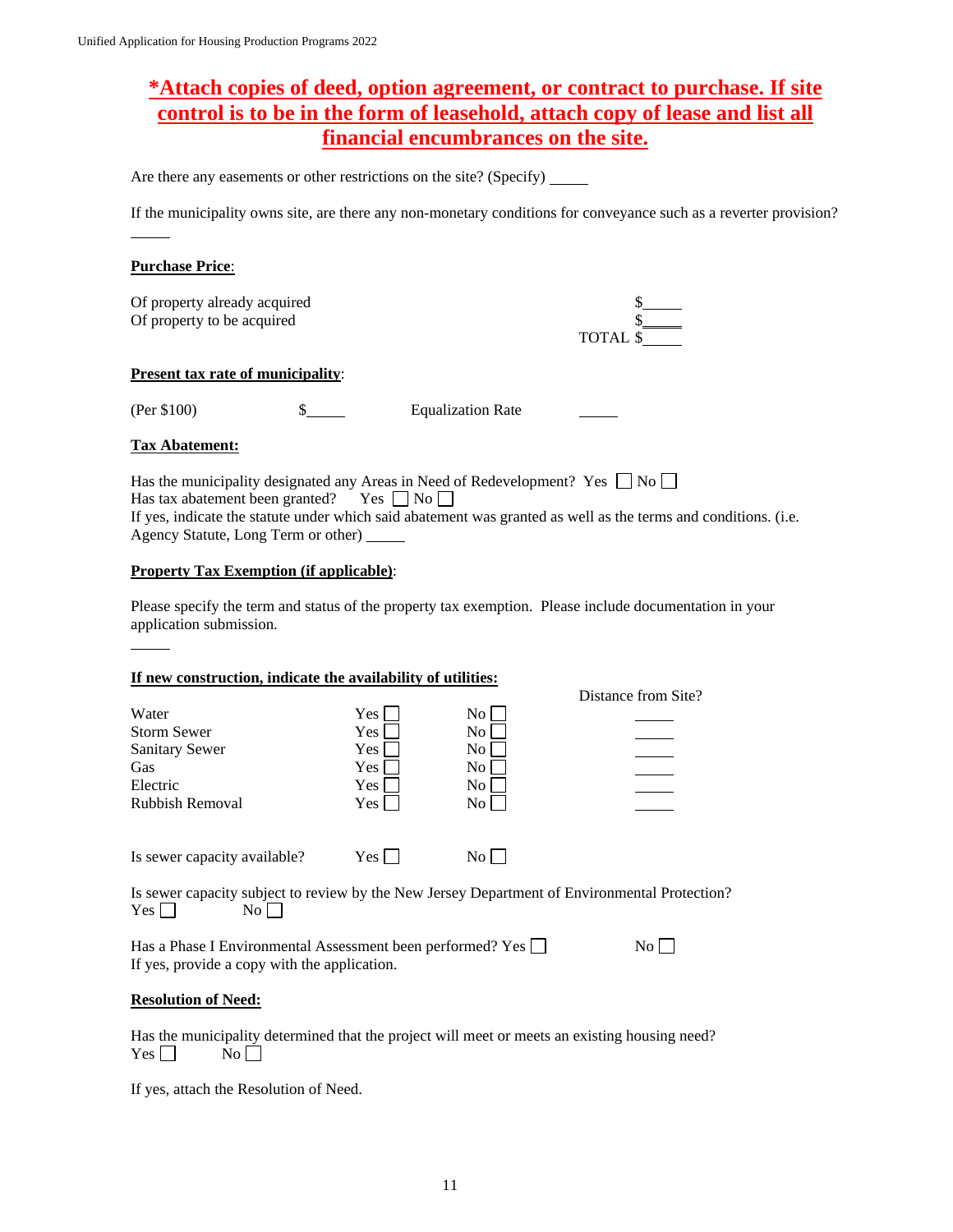**NOTE: The Agency must have a** *Resolution of Need* **in order to process applications for Multifamily and Preservation financing, or Subsidy Loan Program**.

### **ADDITIONAL APPLICANT INFORMATION**

#### **Type of Applicant**

|                                                                                                                   | For-Profit<br>$LLP$ or $LLC$<br>Corporation |  | Non-Profit<br>Limited Partnership<br>Partnership |  |
|-------------------------------------------------------------------------------------------------------------------|---------------------------------------------|--|--------------------------------------------------|--|
| Indicate the statute under which you are formed.                                                                  |                                             |  |                                                  |  |
| Indicate affiliated entities.                                                                                     |                                             |  |                                                  |  |
| <b>Sponsoring Ownership Entity's Official Name:</b><br>(Must be exactly as it will appear in mortgage documents.) |                                             |  |                                                  |  |

(List all principals of the ownership entity.)

**Principals of Development/Entity and percentage of ownership**

**Principals of the Land Ownership Entity and percentage of ownership**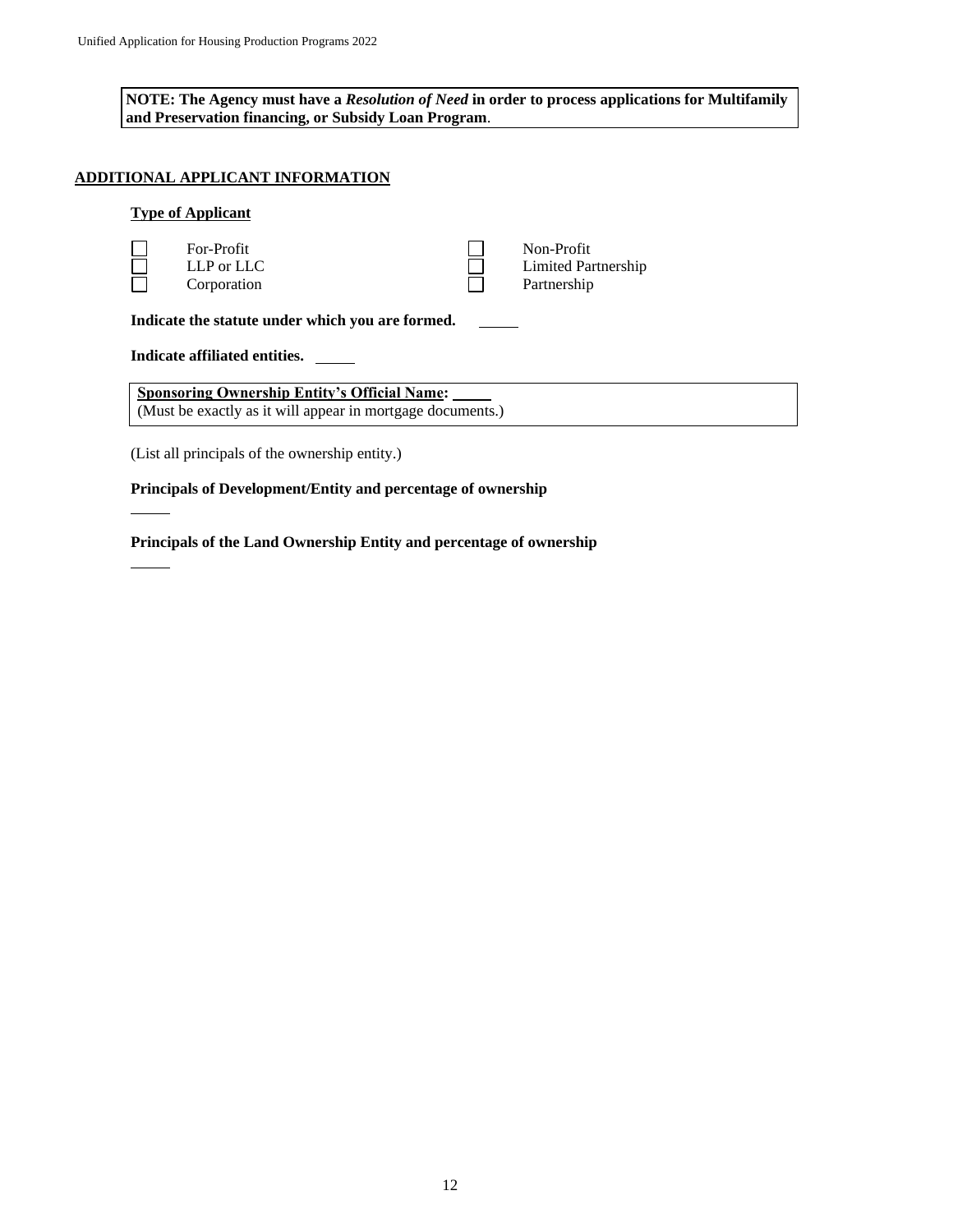# **REQUIRED SUBMISSIONS for MULTIFAMILY OR SPECIAL NEEDS FINANCING**

*The following information must be submitted electronically through the Leap File System (see link below). If any of the information is not available at this time you must indicate the status of the item and when it will be available. The application will not be processed and assigned to a credit officer unless the application fee and all documents listed below are submitted. Upon uploading the application, please contact Multifamily Administrative Assistants, Ivelisse Melendez-Aguirre [\(imelendezaguirre@njhmfa.gov\)](mailto:imelendezaguirre@njhmfa.gov) or Karen Howland [\(KHowland@njhmfa.gov\)](mailto:KHowland@njhmfa.gov) for wiring instructions to submit the application fee.*

### **[https://njhmfa.leapfile.net](https://linkprotect.cudasvc.com/url?a=https%3a%2f%2fnjhmfa.leapfile.net&c=E,1,raF07LmFco4W3scXeLUwXcy3y5PLJWx6NDoMVzHeB2S_-P3KruRH98-0BbLguv9BtzG9rv32DadgMPGXAxFLxa4HDi-C9ttsXxqOZgobhjBx2JCVsg,,&typo=1)**

### **Non-refundable Application Fees:**

### **Multifamily Financing**

Traditional Financing - \$4,000 Conduit Financing - \$7,500

### **Special Needs Financing**

Special Needs Housing Trust Fund (SNHTF) - \$1,000 Special Needs Housing Subsidy Loan Program (SNHSLP) - \$1,000 \*No application fees required for remaining Special Needs Financing programs

### **Document Requirements for a Traditional Financing Application:**

- 1. UNIAP Part I Application\*
- 2. Project Narrative & Scope of Work
- 3. Proforma Form 10 / Cash Flow\*
- 4. General Site Location Map with tax map showing lot and block
- 5. Resumes for Sponsor
- 6. Evidence of Site Control (Deed, Option Agreement, Contract of Sale)
- 7. Preliminary Drawings
- 8. Financing Commitments
- 9. Resolution of Need
- 10. If Special Needs Financing is involved, see those requirements below.

## **Document Requirements for a Conduit Financing Application:**

- 1. UNIAP Part I Application\*
- 2. Project Narrative & Scope of Work
- 3. Proforma Form 10 / Cash Flow\*
- 4. General Site Location Map with tax map showing lot and block
- 5. Resumes for Sponsor
- 6. Evidence of Site Control (Deed, Option Agreement, Contract of Sale)
- 7. Financing Commitments
- 8. Financing Cost Comparison
- 9. Preliminary Capital Needs Assessment
- 10. Resolution of Need
- 11. Finalized bond structure with financing narrative; selection of underwriter
- 12. If Special Needs Financing is involved, see those requirements below.

\*Agency form documents must be used.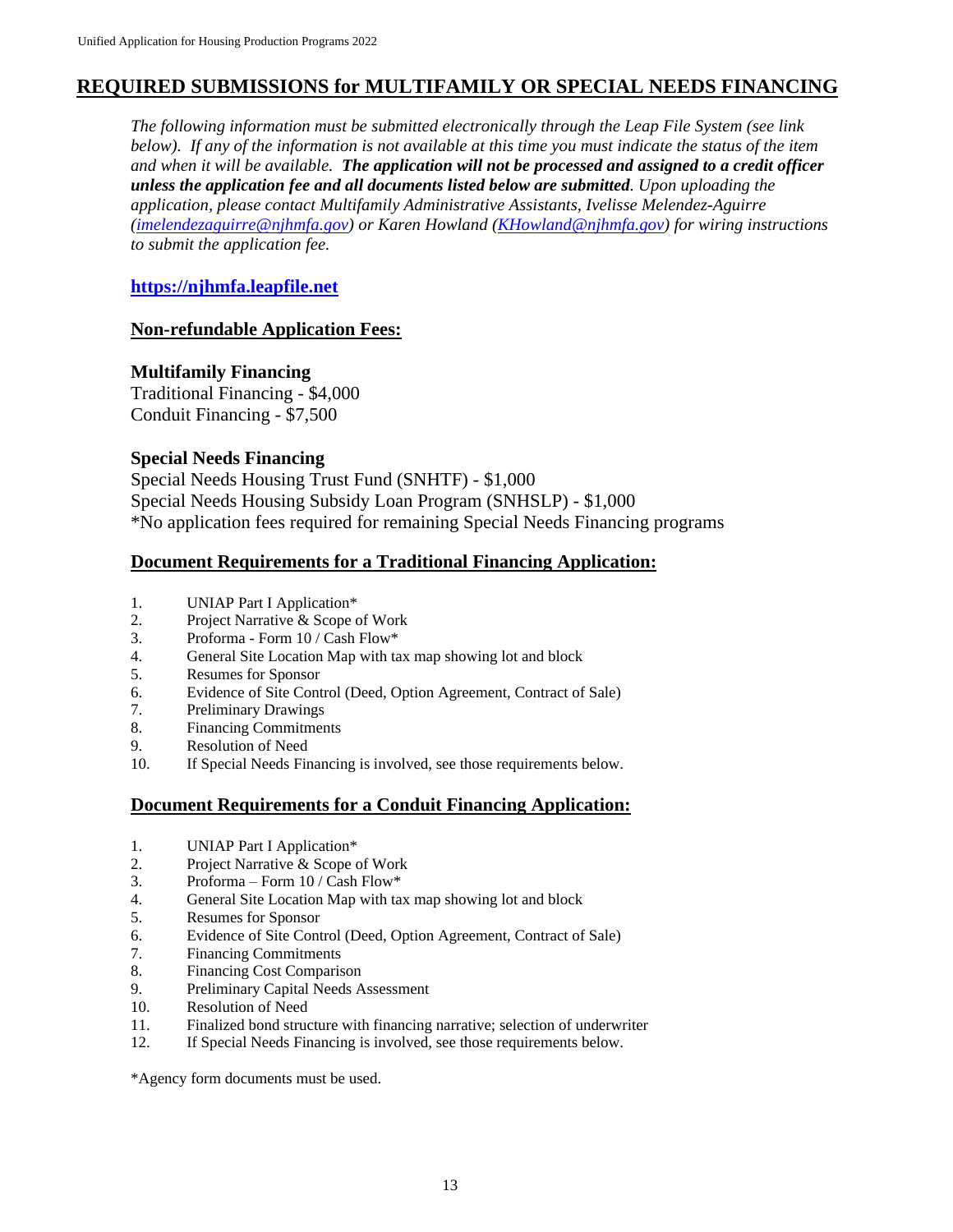## **Document Requirements for Special Needs Financing**:

- 1. Social Services Plan
- 2. Evidence of Social Service Agreement(s)
- 3. Evidence of rental assistance, if applicable.
- 4. NJ Department of Human Services letter of support
- 5. Opinion from Developer's counsel that the units may be leased to tenant population
- 6. Special Needs Application Design Checklist
- 7. Evidence of 20% non-Agency capital funds leverage for Special Needs Only Financed projects

**Please note a separate tax credit application is required, even if the project has applied for financing from a separate Agency division. See the current LIHTC Application for more details on submission requirements.**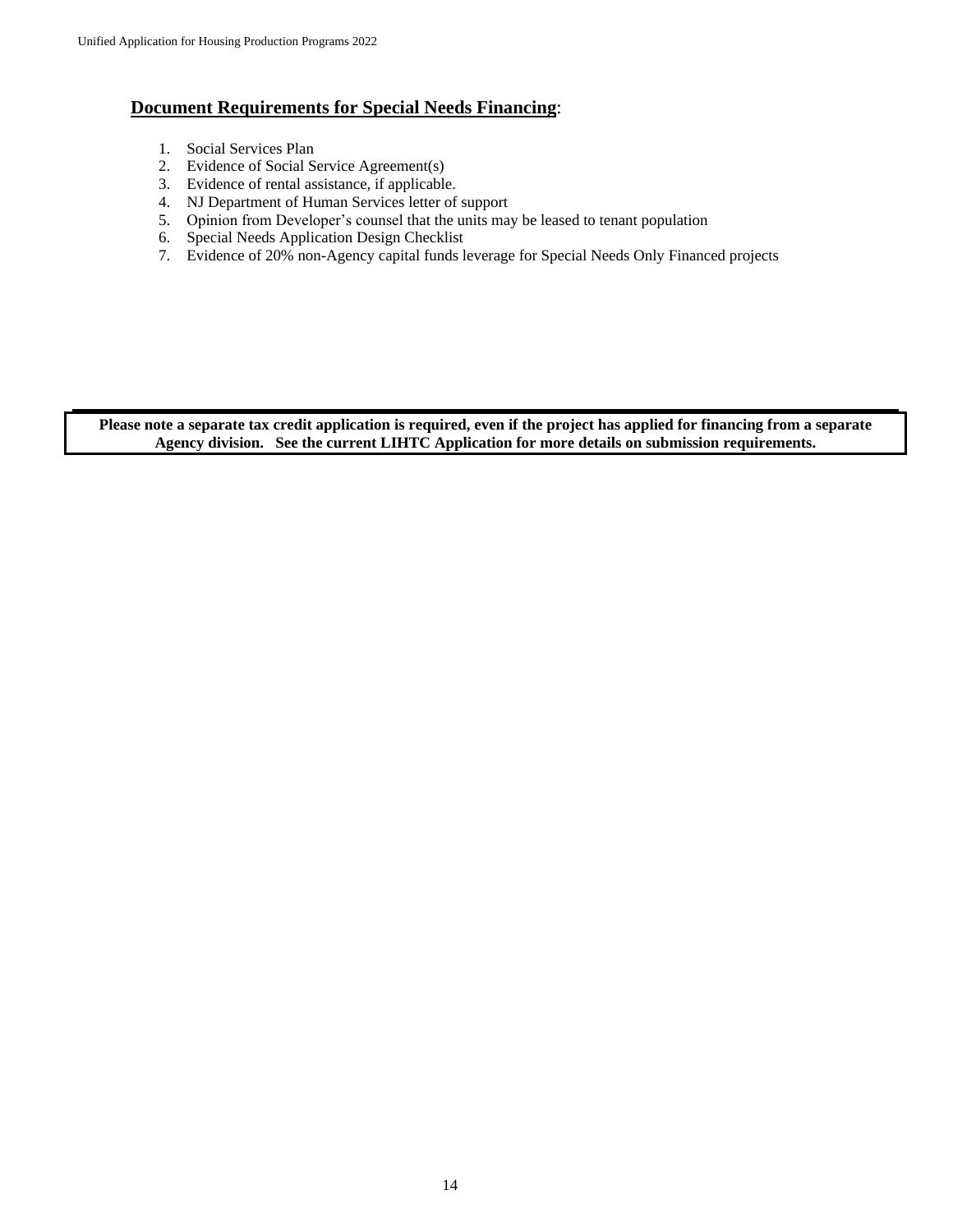# **FOR PROJECTS REQUESTING AFFORDABLE HOUSING GAP SUBSIDY PROGRAM**

| LIHTC#                                             |  |
|----------------------------------------------------|--|
| HMFA# if applicable                                |  |
| Total Number of Units in project:                  |  |
| Total Number of Affordable units:                  |  |
| (subsidy only available for affordable units)      |  |
| \$<br>Total amount of AHGS request:                |  |
| \$<br>Amount of AHGS per affordable unit:          |  |
| Project Location (town & county):                  |  |
| What is the carryover allocation year?             |  |
| What is the anticipated place in service date?     |  |
| Has construction started?                          |  |
| What is the percentage of construction completion? |  |
| Who is the construction lender?                    |  |
| Who is the permanent lender, if not Agency?        |  |
|                                                    |  |

List all committed financing sources:

Have you applied for any additional financing programs? If so, please list source and status:

#### **\*Please note, you may not apply for AHGS if you have applied for and/or received hardship credits.**

Will this project:

Contribute to a municipal fair share housing development plan? Meet other critical State housing policy directives, goals, or priorities? Respond to an urgent housing need or an underserved population?

#### **If Yes, please provide supporting documentation**.

#### **Document Requirements for Affordable Housing Gap Subsidy**:

#### **\*Please be sure your documents are numbered & titled with corresponding item numbers below\***

- 1. Project narrative detailing COVID cost overruns and any substantive changes to the project's financing plan or costs
- 2. Proforma Form 10 / Cash Flow\*
- 3. Financing Commitments
- 4. A "firm" commitment of equity from a tax credit investor affirming that pricing has/will not be reduced due to the award of AHGS funding.
- 5. Evidence of 50% developer fee deferral.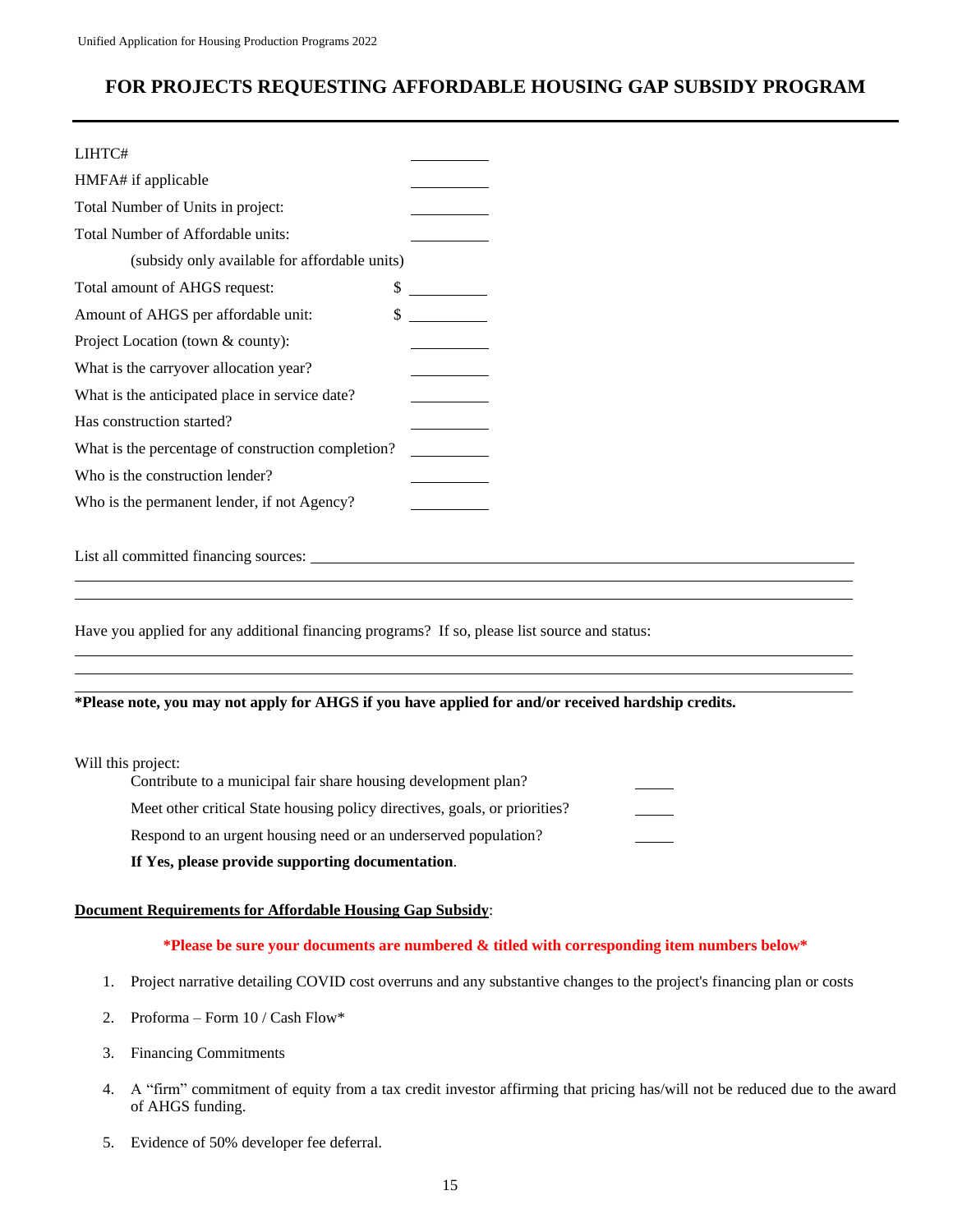- 6. Detailed cost breakdown comparisons in spreadsheet format. Include quantities, labor and material take-offs.
- 7. Cost backup for specific construction categories affected by COVID-19, including but not limited to materials, equipment purchasing, appliances.
- 8. Evidence of Value Engineering efforts: Architect of Record to provide scope of work indicating substitution/changes, along with revision pages for drawings and specifications.
- 9. For projects under construction, provide fully executed Change Order along with justifications, and additional labor and materials costs in excess of original line items.
- 10. Construction Documents and Project Manual (in CSI format) must be submitted electronically in PDF format, and shall consist of Final (100%) Contract Documents showing all required construction details, cross-sections, and other information necessary to constitute a construction-ready set of project construction documents consistent with the construction contract and with all sheets bearing the same date. The drawing set must include, at a minimum:
	- Approved Final Site Plans and Final Subdivision Plans (if applicable)
	- Civil Engineering Drawings
	- Architectural Drawings
	- Mechanical/Electrical/Plumbing (MEP) Drawings
	- Structural Drawings
	- Fire Alarm/Suppression Drawings
	- All required construction details
	- Detailed project cost estimate by trade

**Applicants are under a continuing affirmative obligation to advise NJHMFA of any changes to any aspect of the proposed development and provide relevant information as it becomes available. NJHMFA shall require the owner to certify and may require further documentation to verify that all representations made in this application concerning the proposed development are, and continue to be, true. Please refer to the QAP for additional information regarding the applicant's obligation.**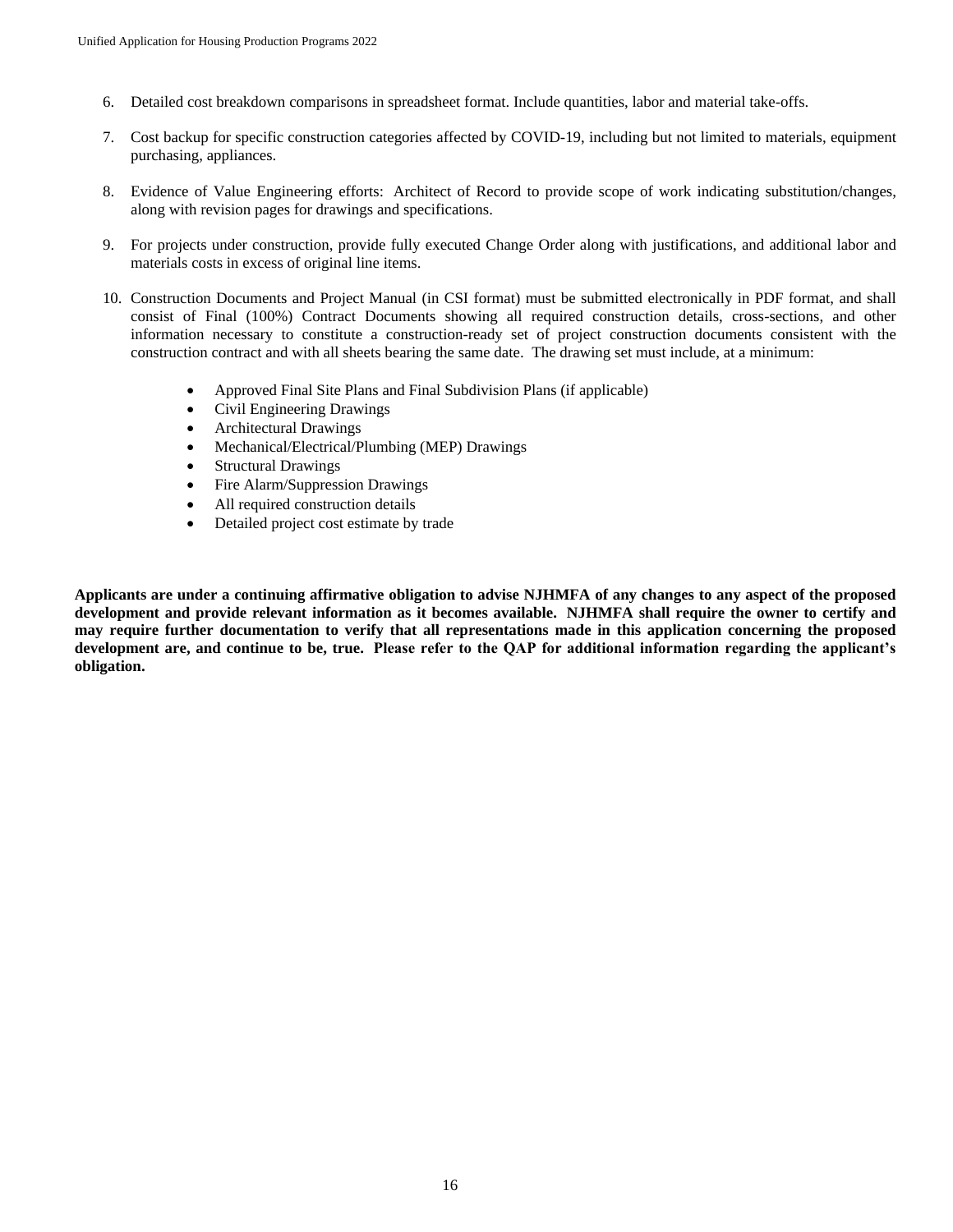#### **\*\*\* FOR PROJECTS REQUESTING FINANCING FOR SUPPORTIVE HOUSING UNITS \*\*\***

| Total no. of Units in the project:<br>No. of special needs units:<br>No. of special needs beds: |                                                                                                                                                                                                                             |  |                                                                                                                                    |
|-------------------------------------------------------------------------------------------------|-----------------------------------------------------------------------------------------------------------------------------------------------------------------------------------------------------------------------------|--|------------------------------------------------------------------------------------------------------------------------------------|
|                                                                                                 | Special Needs Population to be served:<br>Homeless families/ individuals/ Veterans<br><b>AIDS/HIV</b><br>Consumers of Mental Health services<br>Victims of Domestic Violence<br>Individuals with Developmental Disabilities |  | Youth aging out of foster care<br>Blind and Visually Impaired<br>Ex-offenders<br>Individuals coming out of nursing homes<br>Other: |

NOTE: Units financed by Special Needs Program Funds may not be age-restricted to individuals age 55 and older.

| Type of Housing |                    |                            |
|-----------------|--------------------|----------------------------|
|                 | Supportive Housing | <b>Community Residence</b> |

If the project will be licensed, please indicate which State Agency will be licensing it:

Department of Human Services, Division of Mental Health and Addiction Services

| $\Box$ | Department of Human Services, Division of Developmental Disabilities |
|--------|----------------------------------------------------------------------|
| $\Box$ | Department of Human Services, Division of Aging Services             |
| $\Box$ | Department of Children and Families                                  |
|        | Department of Health                                                 |

- Department of Human Services, Division of Aging Services
- Department of Children and Families

Department of Health

Indicate source of funding for Rental Assistance:

| Federal Source:                                     | \$ Amount:               | No. of Units: $\_\_$ |
|-----------------------------------------------------|--------------------------|----------------------|
| State Source:                                       | $$$ Amount:              | No. of Units:        |
| Other Source:                                       |                          | No. of Units:        |
| Indicate source of funding for Supportive Services: |                          |                      |
| Federal Source:                                     | \$ Amount:               | No. of Units:        |
| State Source:                                       | $\quad$ Amount: _______  | No. of Units:        |
| Other Source:                                       | $\delta$ Amount: _______ | No. of Units:        |

Has the Special Needs Application Design Checklist been completed?

Property Management Entity:

Yes No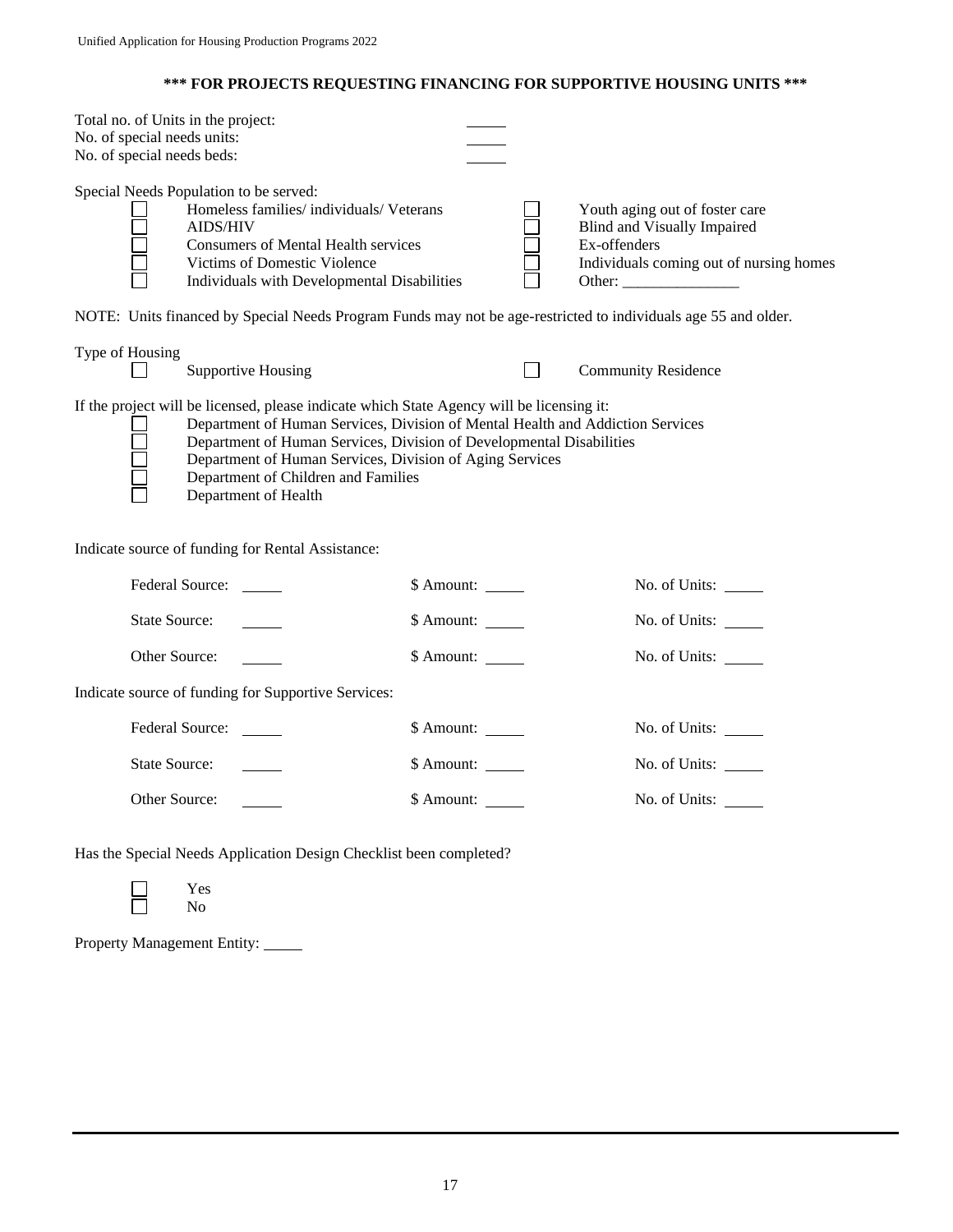## **\*\*\* FOR PROJECTS REQUESTING LOW INCOME TAX CREDITS \*\*\***

| Family<br>Senior<br><b>Supportive Housing</b><br>Final<br>Volume Cap Tax Credits | <b>CYCLE TO WHICH YOU ARE APPLYING</b><br>Mixed Income Reserve in TUM                                                                                                                                                                                                                                                                                                                                                                                                                                                                                                                                                                                                   | Preservation                                                            | <b>SET-ASIDE TO WHICH YOU ARE APPLYING</b><br>Mixed Income outside of TUM                                |
|----------------------------------------------------------------------------------|-------------------------------------------------------------------------------------------------------------------------------------------------------------------------------------------------------------------------------------------------------------------------------------------------------------------------------------------------------------------------------------------------------------------------------------------------------------------------------------------------------------------------------------------------------------------------------------------------------------------------------------------------------------------------|-------------------------------------------------------------------------|----------------------------------------------------------------------------------------------------------|
| Acquisition/Rehabilitation<br>New Construction<br>Rehabilitation                 | <b>TYPE OF TAX CREDIT REQUESTED</b>                                                                                                                                                                                                                                                                                                                                                                                                                                                                                                                                                                                                                                     | \$ 9% tax credit<br>4% tax credit<br>---------------------------------- | <b>AMOUNT OF ANNUAL TAX CREDIT REQUESTED:</b><br>(Total must be supported by Breakdown of Costs & Basis) |
| <b>APPLICABLE FRACTION</b>                                                       |                                                                                                                                                                                                                                                                                                                                                                                                                                                                                                                                                                                                                                                                         | \$ TOTAL                                                                |                                                                                                          |
|                                                                                  | Unit Fraction (see unit distribution chart on page 3)<br>Number of Affordable Units (up to 60% AMI)/<br>Total Units $=$                                                                                                                                                                                                                                                                                                                                                                                                                                                                                                                                                 |                                                                         | $\%$                                                                                                     |
|                                                                                  | Floor Space Fraction:<br>Total low-income residential square footage /<br>Total residential square footage $=$                                                                                                                                                                                                                                                                                                                                                                                                                                                                                                                                                          |                                                                         | $\%$                                                                                                     |
|                                                                                  | The LESSER of the Unit Fraction and the Floor Space Fraction =                                                                                                                                                                                                                                                                                                                                                                                                                                                                                                                                                                                                          |                                                                         | $\frac{0}{0}$                                                                                            |
|                                                                                  | <b>FEDERAL SET-ASIDE</b> (must select one)                                                                                                                                                                                                                                                                                                                                                                                                                                                                                                                                                                                                                              |                                                                         |                                                                                                          |
| $\blacksquare$                                                                   | 40% AT 60%                                                                                                                                                                                                                                                                                                                                                                                                                                                                                                                                                                                                                                                              |                                                                         |                                                                                                          |
|                                                                                  | 40-60 set-aside means 40% or more of the residential units will be rent restricted and occupied by households<br>whose income is 60% or less than the area median income.                                                                                                                                                                                                                                                                                                                                                                                                                                                                                               |                                                                         |                                                                                                          |
|                                                                                  | 20% AT 50%                                                                                                                                                                                                                                                                                                                                                                                                                                                                                                                                                                                                                                                              |                                                                         |                                                                                                          |
|                                                                                  | 20-50 set-aside means 20% or more of the residential units will be rent restricted and occupied by households<br>whose income is 50% or less than the area median income.                                                                                                                                                                                                                                                                                                                                                                                                                                                                                               |                                                                         |                                                                                                          |
|                                                                                  | NOTE: If this election is selected, <i>all</i> tax credit units must be restricted to no more than 50% of the area median<br>income adjusted for family size. For example, if the project has an applicable fraction of 100%, then 100% of the<br>units must be restricted to 50% of the area median income adjusted for family size.                                                                                                                                                                                                                                                                                                                                   |                                                                         |                                                                                                          |
| $\blacksquare$                                                                   | Average Income under 60% (or Income Averaging)<br>*Projects seeking 9% tax credits may not elect this set-aside at application*                                                                                                                                                                                                                                                                                                                                                                                                                                                                                                                                         |                                                                         |                                                                                                          |
|                                                                                  | Every unit will be designated at 10% increments ranging from 20% of AMI up to 80% of AMI and will be rent<br>restricted and occupied by households whose incomes are less the designated income limitation. No more than 4<br>income designations may be selected, and the average of all designated income limitations shall not exceed<br>57.5% of AMI.<br>required. PLEASE NOTE: Each unit's target affordability will be officially designated at the time of 8609 and<br>will be fixed for the initial compliance period. The income designation of the units may not change without<br>express Agency approval, even in the case of the Next Available Unit rule. |                                                                         | There must be a proportionate mix of units at each income designation, unless otherwise                  |
|                                                                                  | This election, which is irrevocable, will be reflected in the Deed of Easement & Restrictive Covenant & Part II of<br>the IRS Form 8609.                                                                                                                                                                                                                                                                                                                                                                                                                                                                                                                                |                                                                         |                                                                                                          |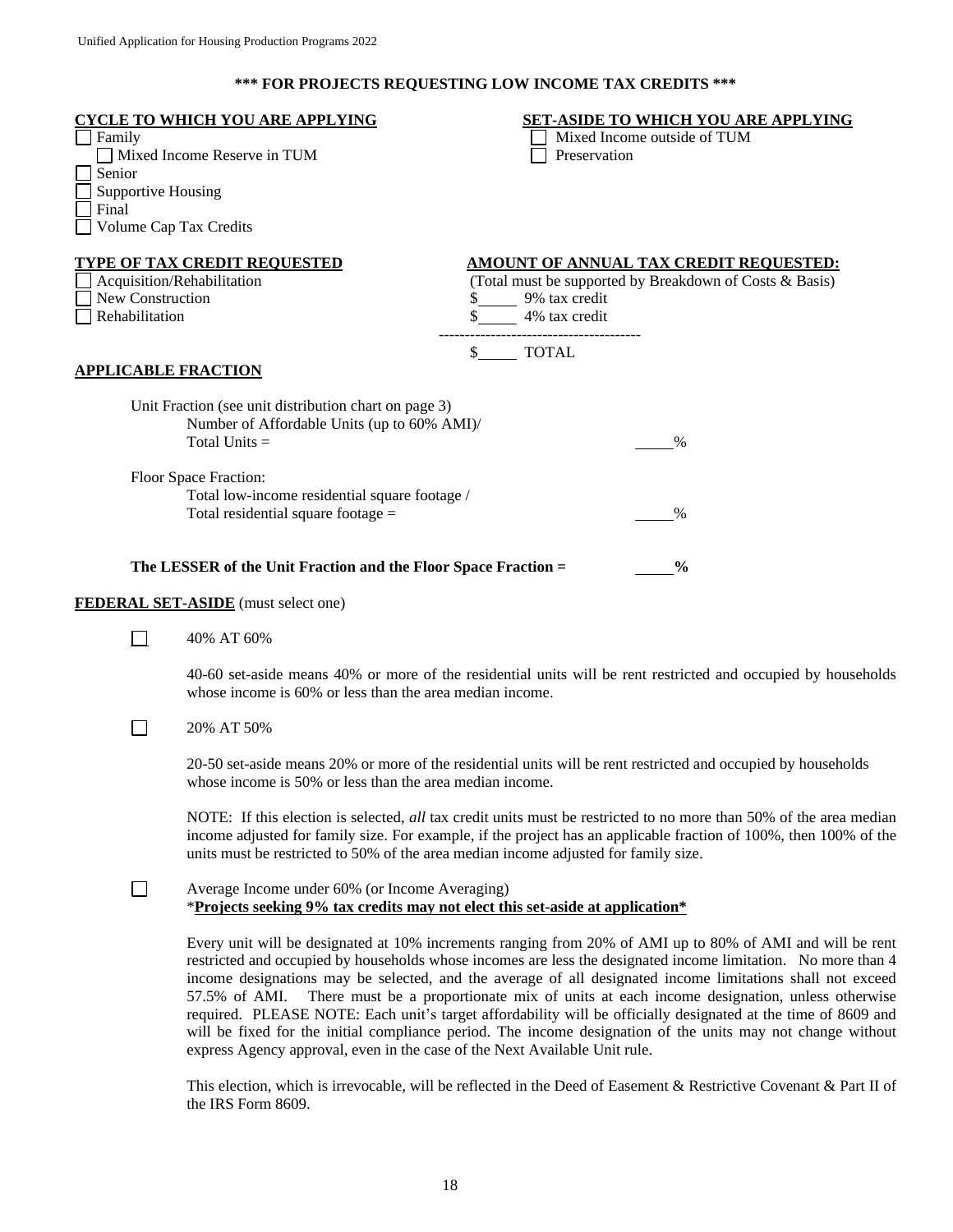#### **CERTIFICATION**

In order to provide for the effective coordination of the New Jersey Low Income Tax Credit Program and the Internal Revenue Code of 1986, as amended ("Code"), the Qualified Allocation Plan and this Application shall be construed and administered in a manner consistent with the Code and regulations promulgated thereunder.

Compliance with the requirements of the Code is the sole responsibility of the owner of the building for which the credit is allowable. NJHMFA makes no representations to the owner or anyone else as to compliance with the Code, Treasury regulations, or any other laws or regulations governing Low-Income Housing Tax Credits or as to the financial viability of any project. All applicants should consult their tax accountant, attorney or advisor as to the specific requirements of Section 42 of the Code governing the Federal Low-Income Housing Tax Credit Program.

In signing this document, I (we) (undersigned), certify that all information, included for the purpose of applying for Low-Income Housing Tax Credits, is accurate and true. I (we) acknowledge that the New Jersey Housing and Mortgage Finance Agency is relying on said information, and thereby acknowledge that I (we) are under a continuing obligation to notify NJHMFA in writing of any changes to the information in the application. I (we) understand that any failure to provide relevant information or any submission of incorrect information may result in the NJHMFA's refusal to issue the IRS Form 8609 for the project and/or possible barring from future participation in NJHMFA's Low Income Housing Tax Credit Program.

| APPLICANT'S SIGNATURE:                         |             |
|------------------------------------------------|-------------|
| DATE:                                          |             |
| PREPARED BY:<br>(if different from applicant): | sign name   |
|                                                | print name  |
|                                                | print title |

DATE: \_\_\_\_\_\_\_\_\_\_\_\_\_\_\_\_\_\_\_\_\_\_\_\_\_\_\_\_\_\_\_\_\_\_\_\_\_\_\_\_\_\_\_\_